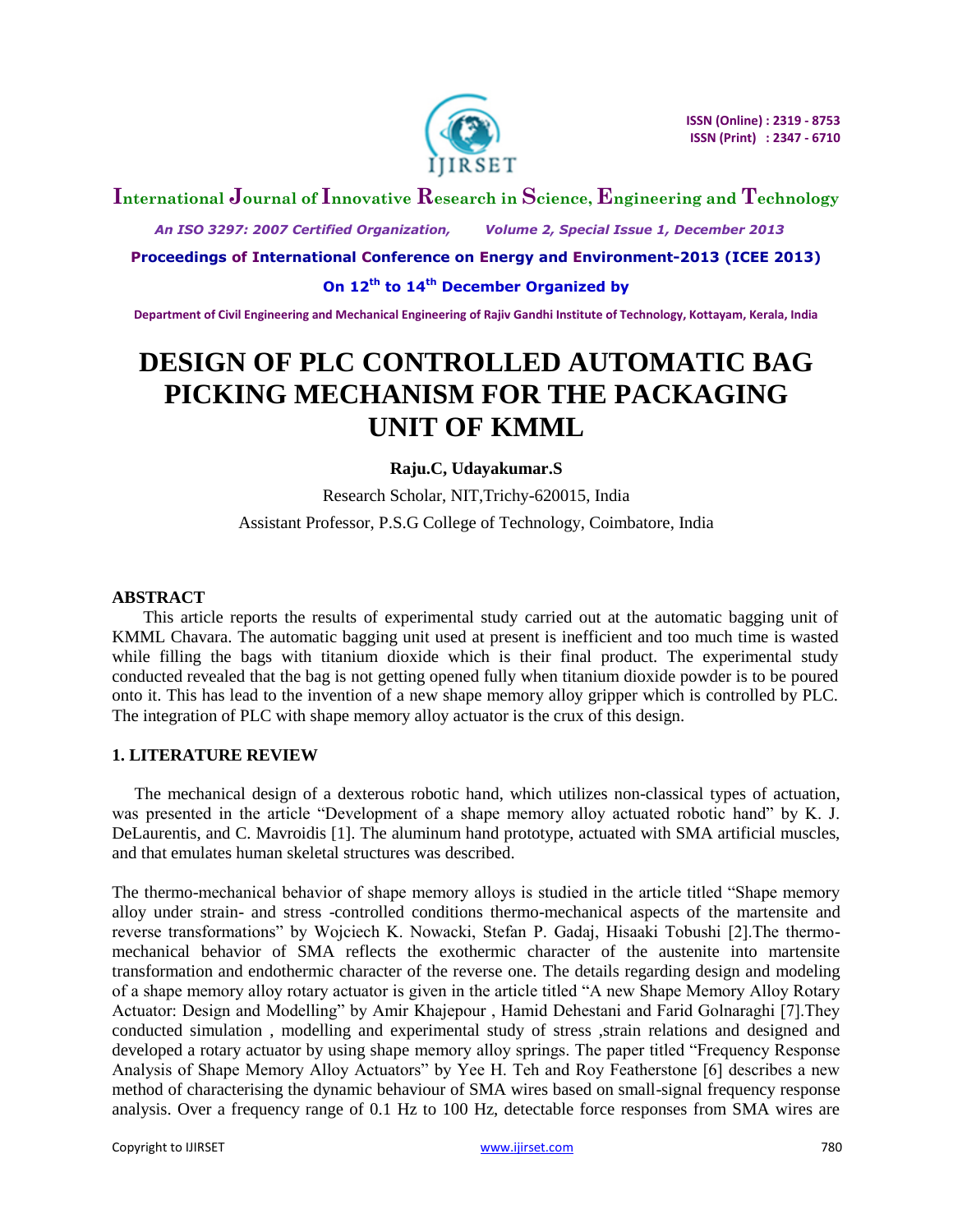recorded and then processed to produce sets of Bode diagrams for different diameters of  $75 \,^1$ m,  $100 \,^1$ m and 125 <sup>1</sup>m. The experimental results show several invariant properties of the magnitude and phase responses, which allows a dynamic force model of the SMA to be determined. The paper titled "Analysis and design techniques for shape memory alloy microactuators for space applications" by Matthijs Langelaar, Gil Ho Yoon, Sham Gurav, Yoon Young Kim and Fred van Keulen [4] shows that topology and shape optimization techniques can be applied to design shape memory alloy actuators in an effective and systematic way.

#### **2. RESEARCH GAP**

While going through this survey it is found that research is being conducted in various areas of shape memory alloys like study of thermo elastic behaviour, design of actuators for robots etc. But an optimized design of robotic actuator with minimum heat transfer and maximum strain with optimized topology for a particular application is not found. In this project it is decided to design and develop an automatic bag picking mechanism which utilizes robotic gripper with shape memory alloy actuating plate. An automatic bag picking mechanism which can perform efficiently and also which can place the bag onto the spout of the automatic bag filling unit accurately is absolutely essential.A robotic gripper which utilizes shape memory alloy actuating plate can effectively grip and place the bag onto the spout of the machine and also it can handle delicate parts.

## **3.SCOPE OF THE PROJECT**

Automatic bagging machine plays an important role in the company as any improvement in it leads to improvement in total production and profits. By employing new mechanism the overall production rate can be improved. The manpower used presently can be deployed for some other purposes. The employees also would feel happy as they would be relieved from highly polluted and dusty atmosphere. The overall profit of the company will also increase as the production rate increases.

# **4. METHODOLOGY**

a)Design the various components of the new mechanism:The various component requirements are first analysed by using the movement requirements ,mechanism selection etc. Then the materials for the different components are to be selected by keeping in mind cost and strength requirements. By using the principles followed in design of machine elements ,the dimensions of various components are found out.

b) Make pro-e models of the various components and the final assembly:By using the dimensions already got from machine design principles ,pro-e models are made and then assembled to get the final product model.

c)Automate the mechanism by using PLC programs:Get the minimum number of effective movements and develop the PLC program and find the rpms of various motors so that the mechanism can function effectively.

d) Optimisation and validation of the design:Finally a prototype of the model is to be made and the design is to be optimised and validated.

#### **5. RESULTS AND DISCUSSIONS**





FIGURE1.GRIPPER ASSEMBLY FIGURE 2. SMA PLATE (ANSYS MODEL)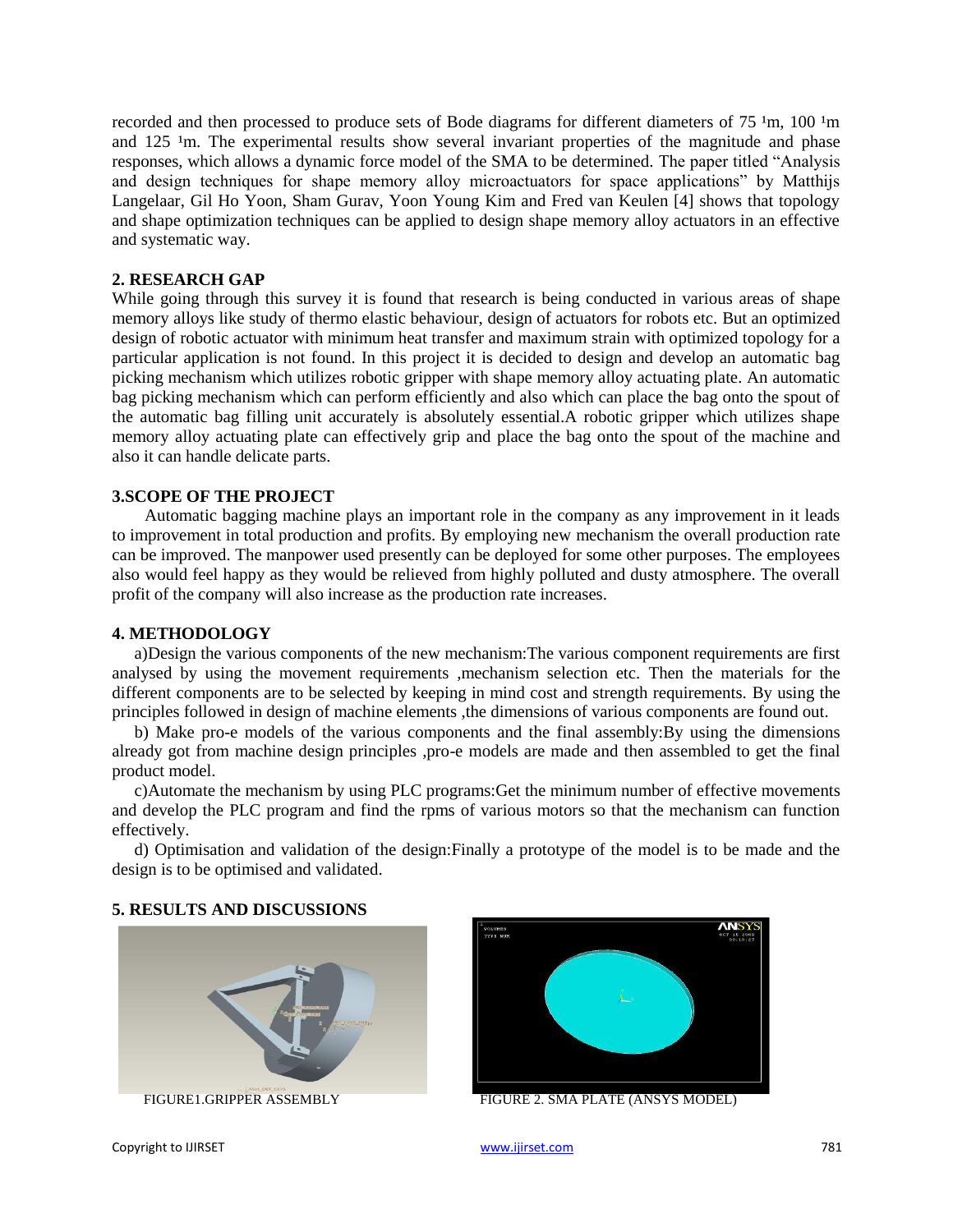



FIGURE 3. SMA PLATE (AFTER MESHING) FIGURE 4. SMA PLATE (DEFLECTED VIEW)

The figures show modified gripper and SMA alloy actuating plate and its various stages of analysis by using ANSYS. Utmost care is to be taken to train SMA plate through a cycle of heat treatment. Once it is trained totally, it can be used as an actuating plate in gripper assembly.





FIGURE 5. SMA PLATE(STRESS DEVELOPED IN FIGURE 6. SMA PLATE(STRESS DEVELOPED IN X-<br>
Y-DIRECTION) DIRECTION) Y-DIRECTION)



FIGURE 7. SMA PLATE(STRESS DEVELOPED IN Z-DIRECTION)

Stress analysis is done in X,Y and Z directions and found that the stresses developed are within limit in all directions for the maximum required deflection to actuate the plate. Hence the given design of actuating plate is safe.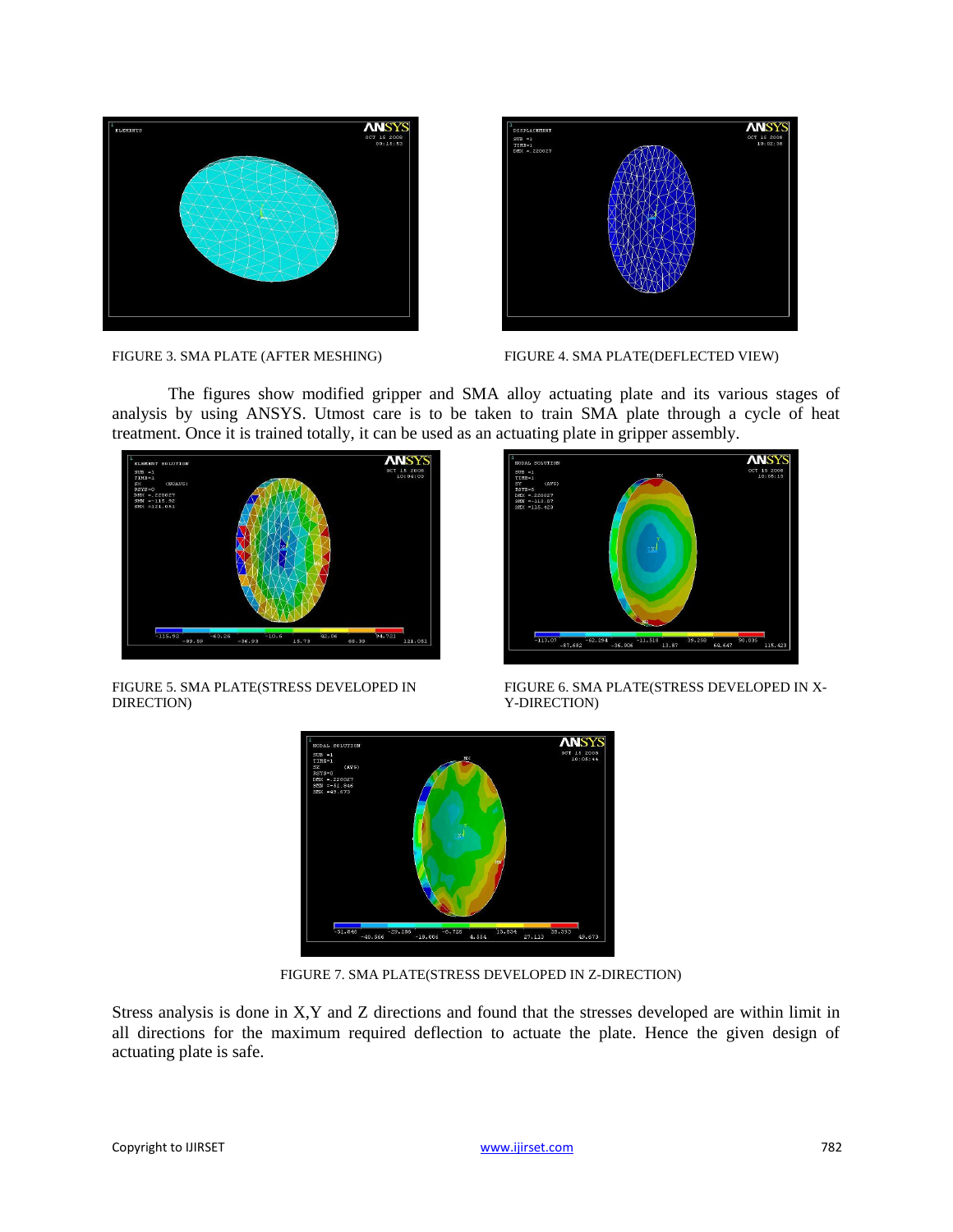#### **6.THE WORK LAYOUT**



FIGURE 8. THE WORK LAYOUT

To identify the various important members of the system a work layout is created. This can be utilised to develop the sequence of various operations .The work layout consists of the following:

A) Pneumatic cylinders: They are the actuators used in the mechanism.Two numbers of pneumatic cylinders with stroke lengths of 300 mm and 600 mm are required in the mechanism.The duty of 300 mm cylinder is to move the sliding block containing the 600 mm cylinder to left and right directions.The duty of 600 mm cylinder is to raise and lower the shape memory alloy gripper.The air pressure used to actuate the cylinders is 6 bars.

B)Shape Memory Alloy Gripper:The various parts of this gripper are the gripper handle, outer shell,shape memory alloy plate and fasteners.When the shape memory alloy disc is being heated by electric current, it gets deflected and this deflection is transferred to the gripper handle through the connectors.Then the gripper handle opens up.When the shape memory alloy plate gets cooled, it goes back to its original shape and the gripper handle closes down.By using this phenomenon,shape memory alloy gripper can be used to pick and place delicate objects.This facility is utilised in the current mechanism since it has to handle delicate paper bags to fill titanium dioxide pigment.

#### **7. PNEUMATIC CIRCUIT**

Initially the circuit design was carried out by using cascade and k-v map methods.In these methods limit switches are used to automate the motion of

cylinders and as explained in the previous report, it is found that any two limit switches are in the engaged positions for different initial conditions of cylinders and because of this problem any two solenoids would be in position initially.When the press button is own,the signal comes to the respective solenoid and since the solenoid



FIGURE 9. PNEUMATIC CIRCUIT DIAGRAM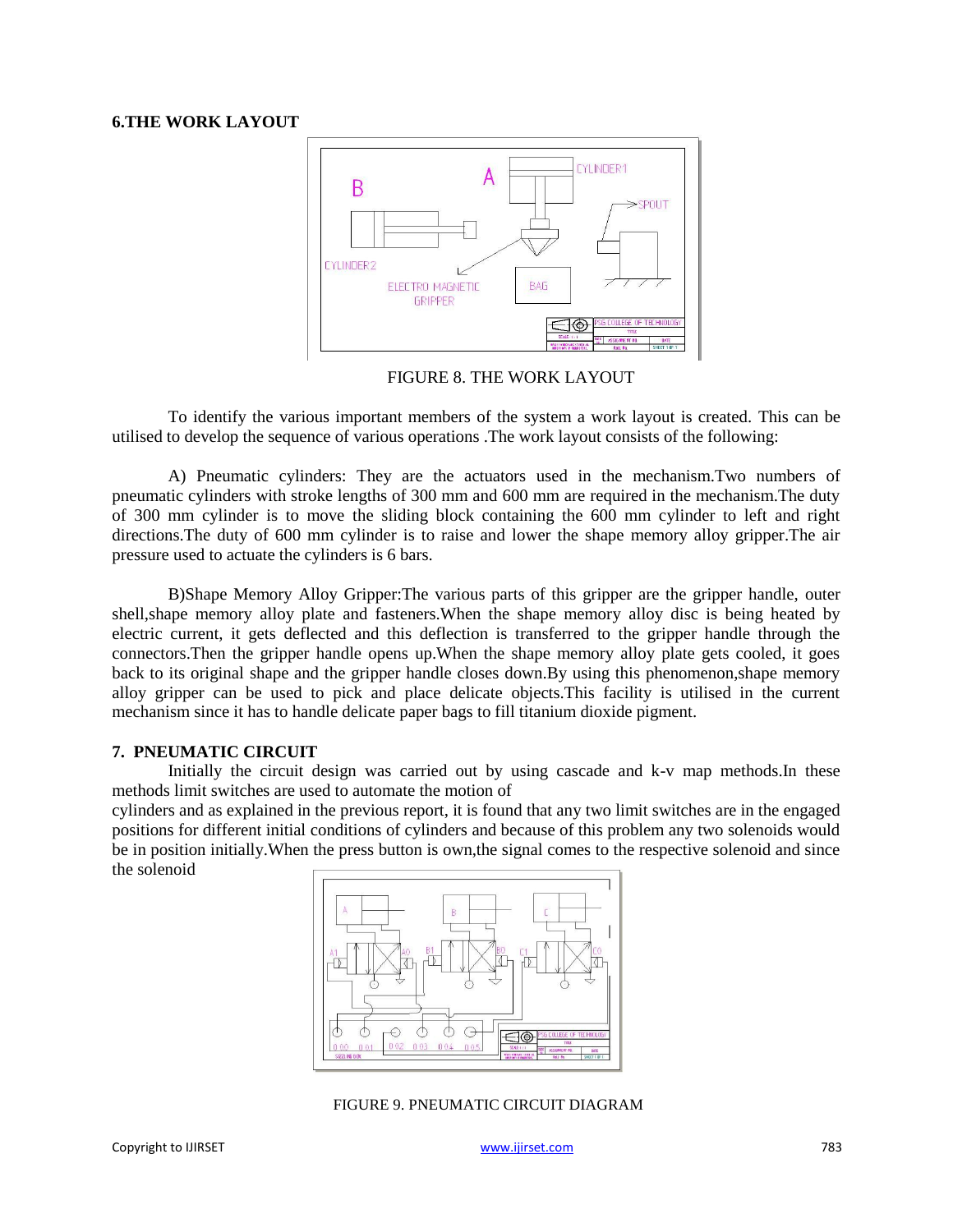on other side is already on the cylinder won't get actuated.To tackle this problem, all limit switches are eliminated in the current circuit design and the PLC program itself changed to suit the new circuit. Here timers are used to trigger different solenoids with one second time interval as per the sequence requirements.Three solenoid valves and sizzling box are required as shown in figure.As per the sequence requirements in the PLC program the connections are given to the sizzling box.If on off control is required a press button switch also can be used in conjunction .This circuit is found to be working .

# **8. PLC PROGRAMMING**



FIGURE10.PLC LADDER DIAGRAM

The figure shows various steps of PLC ladder logic programs used to automate the elements of the work lay out. Even it is a single ladder logic program it is given as three steps in diagram for the sake of simplicity.



FIGURE 11.PLC LADDER DIAGRAM FIGURE 12.PLC LADDER DIAGRAM (CONTINUED) (CONTINUED)



The PLC ladder logic program was done separately on the installed PLC software and then downloaded to the PLC for simulation purpose.



FIGURE 13. EXPERIMENTAL SET UP FOR SIMULATION